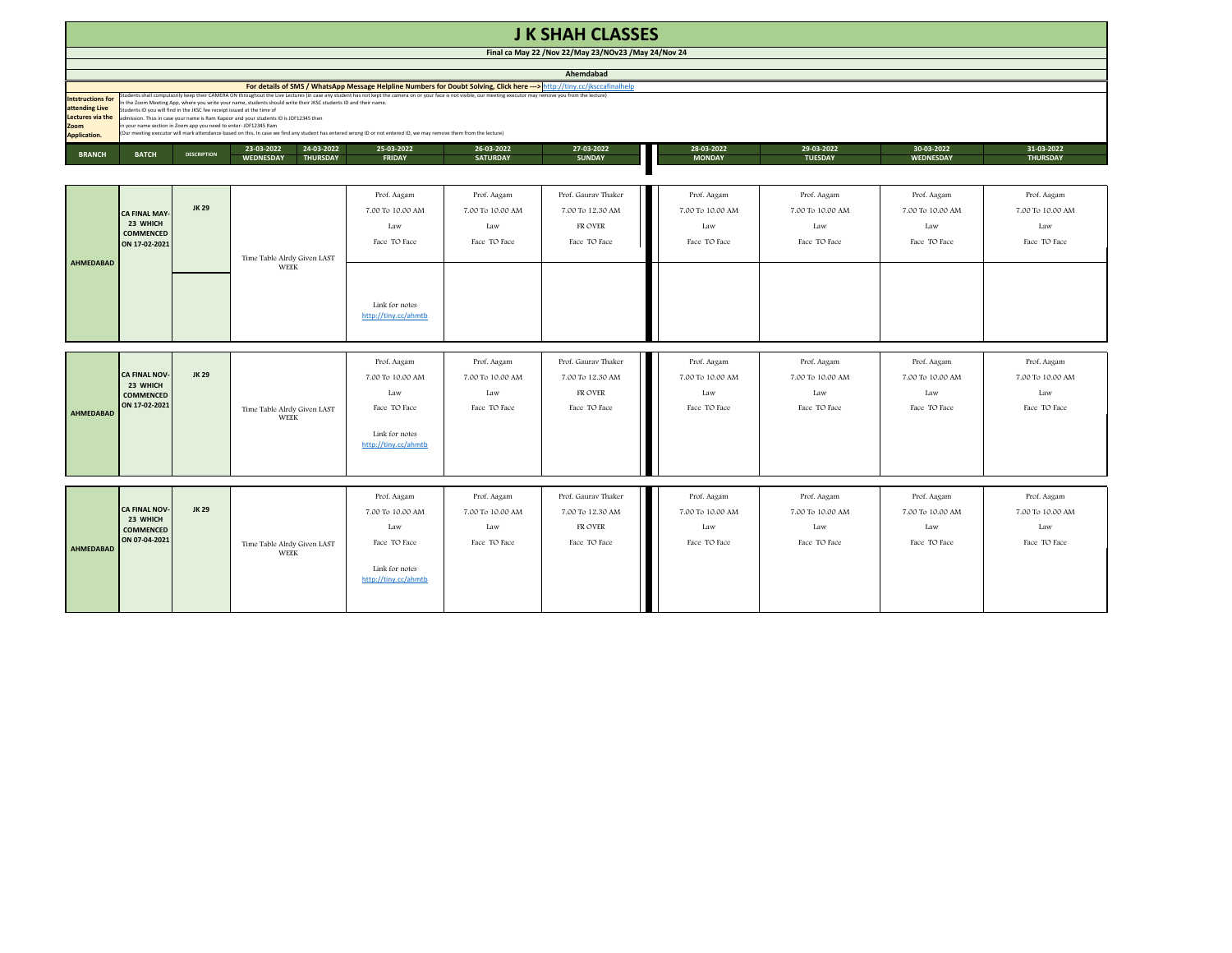|                                                                                              | <b>J K SHAH CLASSES</b>                                               |                                                                                                                                        |                                                                                                                                                                                                                                                                                                                                                                                                                                                                                                                                                                                                                                                                                                                           |                                                                           |                                                                    |                                                                      |                                                                                                  |                                                                 |                                                                           |                                                                 |  |  |
|----------------------------------------------------------------------------------------------|-----------------------------------------------------------------------|----------------------------------------------------------------------------------------------------------------------------------------|---------------------------------------------------------------------------------------------------------------------------------------------------------------------------------------------------------------------------------------------------------------------------------------------------------------------------------------------------------------------------------------------------------------------------------------------------------------------------------------------------------------------------------------------------------------------------------------------------------------------------------------------------------------------------------------------------------------------------|---------------------------------------------------------------------------|--------------------------------------------------------------------|----------------------------------------------------------------------|--------------------------------------------------------------------------------------------------|-----------------------------------------------------------------|---------------------------------------------------------------------------|-----------------------------------------------------------------|--|--|
|                                                                                              |                                                                       |                                                                                                                                        |                                                                                                                                                                                                                                                                                                                                                                                                                                                                                                                                                                                                                                                                                                                           |                                                                           |                                                                    | Final ca May 22 / Nov 22/May 23/NOv23 / May 24/Nov 24                |                                                                                                  |                                                                 |                                                                           |                                                                 |  |  |
|                                                                                              |                                                                       |                                                                                                                                        |                                                                                                                                                                                                                                                                                                                                                                                                                                                                                                                                                                                                                                                                                                                           |                                                                           |                                                                    | Ahemdabad                                                            |                                                                                                  |                                                                 |                                                                           |                                                                 |  |  |
| <b>Intstructions for</b><br>attending Live<br>Lectures via the<br>Zoom<br><b>Application</b> |                                                                       | udents ID you will find in the JKSC fee receipt issued at the time of<br>your name section in Zoom app you need to enter- JDF12345 Ram | For details of SMS / WhatsApp Message Helpline Numbers for Doubt Solving, Click here ---> http://tiny.cc/jksccafinalhelp<br>(udents shall compulsorily keep their CAMERA ON throughout the Live Lectures (in case any student has not kept the camera on or your face is not visible, our meeting executor may remove you from the lecture)<br>the Zoom Meeting App, where you write your name, students should write their JKSC students ID and their name.<br>dmission. Thus in case your name is Ram Kapoor and your students ID is JDF12345 then<br>Our meeting executor will mark attendance based on this. In case we find any student has entered wrong ID or not entered ID, we may remove them from the lecture) |                                                                           |                                                                    |                                                                      |                                                                                                  |                                                                 |                                                                           |                                                                 |  |  |
| <b>BRANCH</b>                                                                                | <b>BATCH</b>                                                          | <b>DESCRIPTION</b>                                                                                                                     | 23-03-2022<br>24-03-2022<br><b>WEDNESDAY</b><br><b>THURSDAY</b>                                                                                                                                                                                                                                                                                                                                                                                                                                                                                                                                                                                                                                                           | 25-03-2022<br><b>FRIDAY</b>                                               | 26-03-2022<br><b>SATURDAY</b>                                      | 27-03-2022<br><b>SUNDAY</b>                                          | 28-03-2022<br><b>MONDAY</b>                                                                      | 29-03-2022<br><b>TUESDAY</b>                                    | 30-03-2022<br><b>WEDNESDAY</b>                                            | 31-03-2022<br><b>THURSDAY</b>                                   |  |  |
| <b>AHMEDABAD</b>                                                                             | <b>CA FINAL NOV-</b><br>22 WHICH<br><b>COMMENCED</b>                  | <b>JK30</b>                                                                                                                            | Time Table Alrdy Given LAST<br>WEEK                                                                                                                                                                                                                                                                                                                                                                                                                                                                                                                                                                                                                                                                                       | Evening Kindly watch any<br>3 hrs zoom recorded Live<br><b>Direct TAX</b> | Evening Kindly watch any<br>3 hrs zoom recorded Live<br>Direct TAX | Prof. Gauray Thaker<br>7.00 To 12.30 AM<br>FR<br>Face TO Face        | Evening Kindly watch any<br>hrs zoom recorded Live<br><b>Direct TAX</b>                          | Evening Kindly watch any 3 hrs<br>zoom recorded Live Direct TAX | Evening Kindly watch any 3<br>hrs zoom recorded Live<br><b>Direct TAX</b> | Evening Kindly watch any 3 hrs<br>zoom recorded Live Direct TAX |  |  |
|                                                                                              | ON 16-08-2021                                                         |                                                                                                                                        |                                                                                                                                                                                                                                                                                                                                                                                                                                                                                                                                                                                                                                                                                                                           | Evening Kindly watch any<br>3 hrs zoom recorded Live<br>Direct TAX        | Evening Kindly watch any<br>3 hrs zoom recorded Live<br>Direct TAX | Evening Kindly watch any<br>3 hrs zoom recorded Live<br>Direct TAX   | Evening Kindly watch any<br>hrs zoom recorded Live<br>Direct TAX                                 | Evening Kindly watch any 3 hrs<br>zoom recorded Live Direct TAX | Evening Kindly watch any<br>hrs zoom recorded Live<br>Direct TAX          | Evening Kindly watch any 3 hrs<br>zoom recorded Live Direct TAX |  |  |
| AHMEDABAD                                                                                    | <b>CA FINAL MAY-</b><br>23 WHICH<br><b>COMMENCED</b><br>ON 16-08-2021 | <b>JK30</b>                                                                                                                            | Time Table Alrdy Given LAST<br><b>WEEK</b>                                                                                                                                                                                                                                                                                                                                                                                                                                                                                                                                                                                                                                                                                | Prof. Aagam<br>7.00 To 10.00 AM<br>Law<br>Face TO Face                    | Prof. Aagam<br>7.00 To 10.00 AM<br>Law<br>Face TO Face             | Prof. Gauray Thaker<br>7.00 To 12.30 AM<br>FR IND AS<br>Face TO Face | Prof. Aagam<br>7.00 To 10.00 AM<br>Law<br>Face TO Face<br>Link for notes<br>http://tiny.cc/ahmtb | Prof. Aagam<br>7.00 To 10.00 AM<br>Law<br>Face TO Face          | Prof. Aagam<br>7.00 To 10.00 AM<br><b>Law</b><br>Face TO Face             | Prof. Aagam<br>7.00 To 10.00 AM<br>Law<br>Face TO Face          |  |  |
| <b>AHMEDABAD</b>                                                                             | <b>CA FINAL NOV-</b><br>23 WHICH<br><b>COMMENCED</b><br>ON 16-08-2021 | <b>JK30</b>                                                                                                                            | Time Table Alrdy Given LAST<br><b>WEEK</b>                                                                                                                                                                                                                                                                                                                                                                                                                                                                                                                                                                                                                                                                                | Prof. Aagam<br>7.00 To 10.00 AM<br>Law<br>Face TO Face                    | Prof. Aagam<br>7.00 To 10.00 AM<br>Law<br>Face TO Face             | Prof. Gauray Thaker<br>7.00 To 12.30 AM<br>FR IND AS<br>Face TO Face | Prof. Aagam<br>7.00 To 10.00 AM<br>Law<br>Face TO Face<br>Link for notes<br>http://tiny.cc/ahmtb | Prof. Aagam<br>7.00 To 10.00 AM<br>Law<br>Face TO Face          | Prof. Aagam<br>7.00 To 10.00 AM<br>Law<br>Face TO Face                    | Prof. Aagam<br>7.00 To 10.00 AM<br>Law<br>Face TO Face          |  |  |
| AHMEDABAD                                                                                    | <b>CA FINAL MAY</b><br>24 WHICH<br><b>COMMENCED</b><br>ON 16-08-2021  | <b>JK30</b>                                                                                                                            | Time Table Alrdy Given LAST<br>WEEK                                                                                                                                                                                                                                                                                                                                                                                                                                                                                                                                                                                                                                                                                       | Prof. Aagam<br>7.00 To 10.00 AM<br>Law<br>Face TO Face                    | Prof. Aagam<br>7.00 To 10.00 AM<br>Law<br>Face TO Face             | Prof. Gaurav Thaker<br>7.00 To 12.30 AM<br>FR IND AS<br>Face TO Face | Prof. Aagam<br>7.00 To 10.00 AM<br>Law<br>Face TO Face<br>Link for notes<br>http://tiny.cc/ahmtb | Prof. Aagam<br>7.00 To 10.00 AM<br>Law<br>Face TO Face          | Prof. Aagam<br>7.00 To 10.00 AM<br>Law<br>Face TO Face                    | Prof. Aagam<br>7.00 To 10.00 AM<br>Law<br>Face TO Face          |  |  |